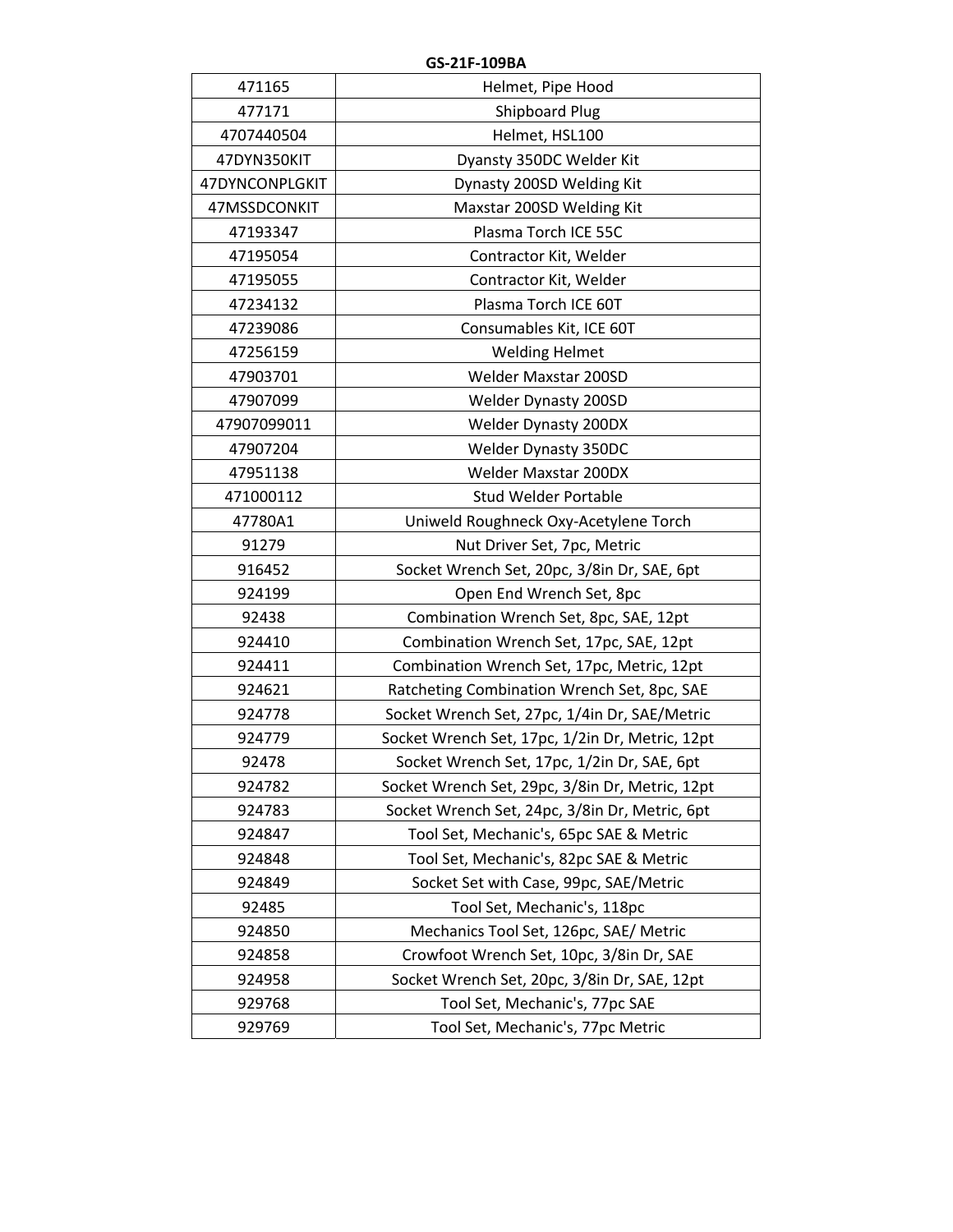| 92977  | Tool Set, Mechanic's, 99pc SAE                       |
|--------|------------------------------------------------------|
| 92978  | Tool Set, Mechanic's, 108pc Metric                   |
| 929785 | Tool Set, Mechanic's, 134pc Metric                   |
| 92979  | Tool Set, Mechanic's, 148pc SAE                      |
| 929792 | Tool Set, Mechanic's, 314pc                          |
| 929793 | Tool Set, 273pc, Mechanics, SAE & Metric             |
| 929794 | Tool Set, 255pn, Mechanics, SAE & Metric             |
| 929795 | Tool Set, Mechanic's, 164pc                          |
| 931590 | Crowfoot Wrench Set, 10pc, 3/8in Dr, Metric          |
| 93278  | Tool Set, Mechanic's, 65pc SAE & Metric, 6pt         |
| 932780 | Tool Set, Mechanic's, 154pc                          |
| 932781 | Tool Set, Mechanic's, 300pc                          |
| 933300 | Tool Set, 300pc, Starter Pro, Module 1               |
| 933309 | Tool Set, 310pc, Mechanics                           |
| 933406 | Socket Set, Flex, 8pc, 1/4in SAE                     |
| 933407 | Socket Set, Flex, 10pc, 1/4in Metric                 |
| 933446 | Tool Set, 520pc, Mechanics                           |
| 934600 | Socket Set, Flex, 8pc, 1/4in SAE, Industrial Line    |
| 93461  | Socket Set, Flex, 8pc, 1/4in Metric, Industrial Line |
| 934953 | Socket Wrench Set, 125pc, 1/4in SAE & Metric         |
| 934954 | Socket Wrench Set, 180pc, 3/8in SAE & Metric         |
| 934955 | Socket Wrench Set, 90pc, 1/2in SAE & Metric          |
| 938085 | Hammer Set, Dead Blow, 2pc                           |
| 938358 | Hammer Set, Dead Blow, 3pc                           |
| 938388 | Hammer Set, Softface, 4tips                          |
| 938528 | Hammer Set, Ball Pein, 5pc                           |
| 941543 | Screwdriver Set, Mini, 2pc                           |
| 941633 | Screwdriver Set, Micro, 10 pc                        |
| 941711 | Screwdrive Set, Precision, 24pc                      |
| 942400 | Ratcheting Combination Wrench Set, 7pc, SAE          |
| 942401 | Ratcheting Combination Wrench Set, 7pc, Metric       |
| 942955 | Open End Wrench Set, 28pc                            |
| 942962 | Box End Wrench Set, 28pc                             |
| 943115 | Punch & Chisel Set, 12pc                             |
| 943167 | Punch Set, Roll Pin, 6pc                             |
| 943169 | Punch Set, Roll Pin, Extra Long, 6pc                 |
| 943288 | Pry Bar Set, 3pc                                     |
| 944012 | Adjustable Wrench Set, 2pc                           |
| 944101 | Combination Wrench Set, Stubby, 7pc SAE              |
| 944111 | Combination Wrench Set, Stubby, 7pc Metric           |
| 944664 | Adjustable Wrench Set, 3pc                           |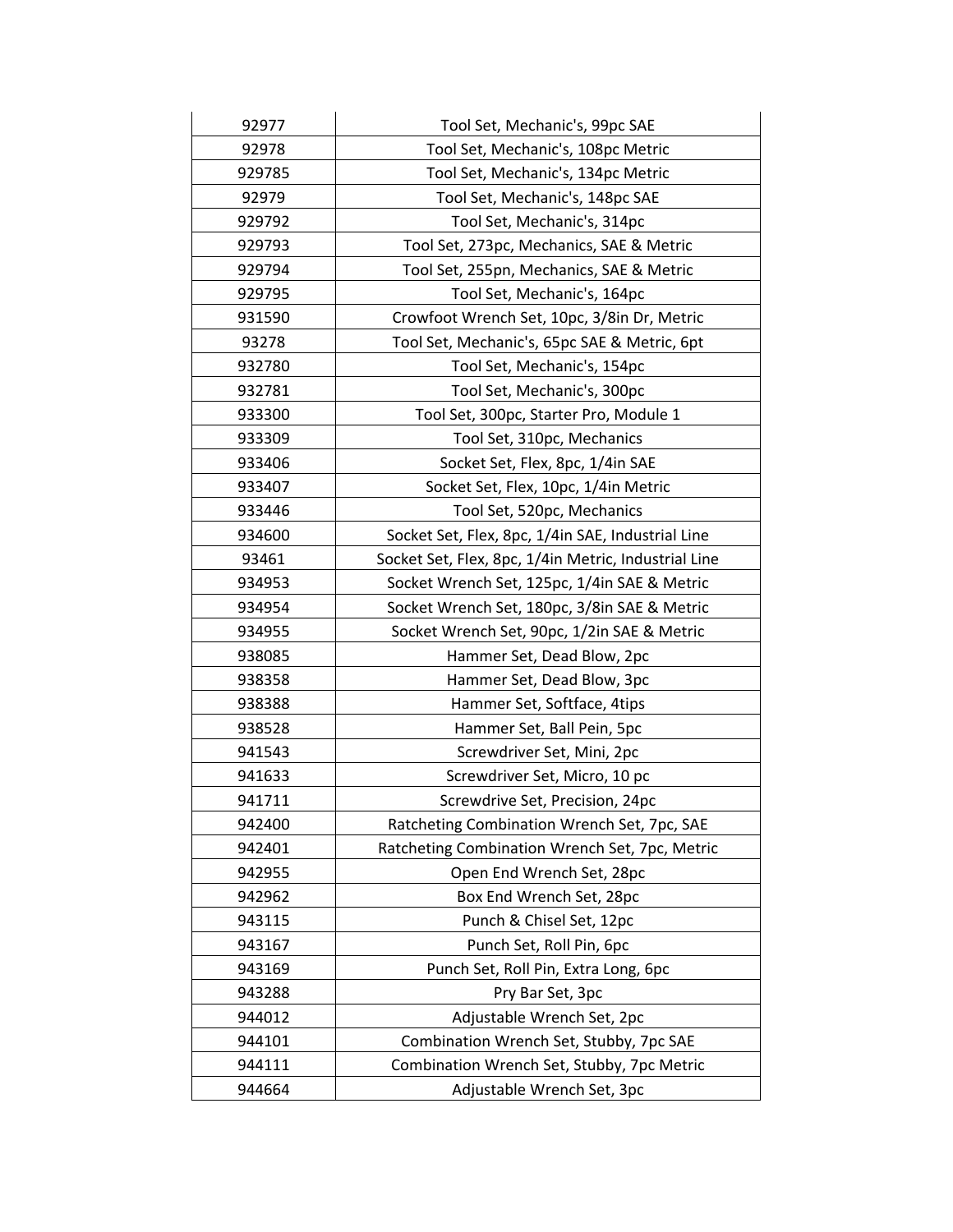| 944670     | Adjustable Wrench Set, 4pc                             |
|------------|--------------------------------------------------------|
| 944916     | Adjustable Wrench Set, 3pc                             |
| 945233     | Plier Set, Slip Joint, 3pc                             |
| 945293     | Plier Set, Arc Joint, 3pc                              |
| 945410     | Plier Set, Arc Joint, 2pc                              |
| 945412     | Plier Set, 3pc                                         |
| 945450     | Plier Set, 11pc                                        |
| 946677     | Hex Key Set, 20 pc                                     |
| 947137     | Screwdriver Set, Slotted, 5pc                          |
| 947139     | Screwdriver Set, Phillips, 5pc                         |
| 947410     | Pry Bar Set, 5pc                                       |
| 947641     | Impact Driver Set, Hand, 5pc                           |
| 950090     | Mixed Screwdriver Tool Set, 42pc                       |
| 950494     | Plier Set, 8pc                                         |
| 952068     | Tap & Drill Set, 13pc                                  |
| 964074     | Drill / Drive Set, 22pc                                |
| 964088     | Drill / Drive Set, 31pc                                |
| 4210002801 | Nibbling Punch, 8mm Diameter                           |
| 4210002901 | Nibbling Die, Diamater 8.05mm                          |
| 421002902  | Nibbling Die, Diamater 8.1mm                           |
| 421002903  | Nibbling Die, Diamater 8.2mm                           |
| 421002904  | Nibbling Die, Diamater 8.3mm                           |
| 4212105371 | Line Cutting Tool, 5mm Line Width                      |
| 4212105372 | Line Cutting Tool, 7mm Line Width                      |
| 4212105570 | Flange Tools Edge Height 12mm                          |
| 4212105670 | Beading Tools 4 x 13 mm Ext. Profile Depth h=4, b=13   |
| 4212105671 | Beading Tools 10 x 24 mm Ext. Profile Depth h=10, b=24 |
| 4212105770 | Doming Tools, 35/50, Radius 180mm                      |
| 4212105771 | Doming Tools, 55/75, Radius 180mm                      |
| 4212105772 | Doming Tools, 86/115, Radius 180mm                     |
| 4212106070 | Curved Flange Tool, Radius 15mm, 45 deg                |
| 4212106071 | Curved Flange Tool, Radius 25mm, 45 deg                |
| 4212106270 | Joggling Tools, 4mm, t=3.5, depth h=4                  |
| 4212106271 | Joggling Tools, 10mm, t=2, depth h=10                  |
|            | Louver Cutting Tools, Grille Depth 6mm, Rotating Lower |
| 4212106673 | Holder on h=9, d=19, r=11                              |
|            | Louver Cutting Tools, Grille Depth 6mm, Rotating Lower |
| 4212106677 | Holder on h=9, d=26, r=20                              |
| 4212107270 | Rotating Rubber Center Plates for Centering Device     |
| 4212107470 | Center Extension for Centering Device                  |
| 4212114001 | Cutting Tool, Upper, Straight, Circle, Soft Material   |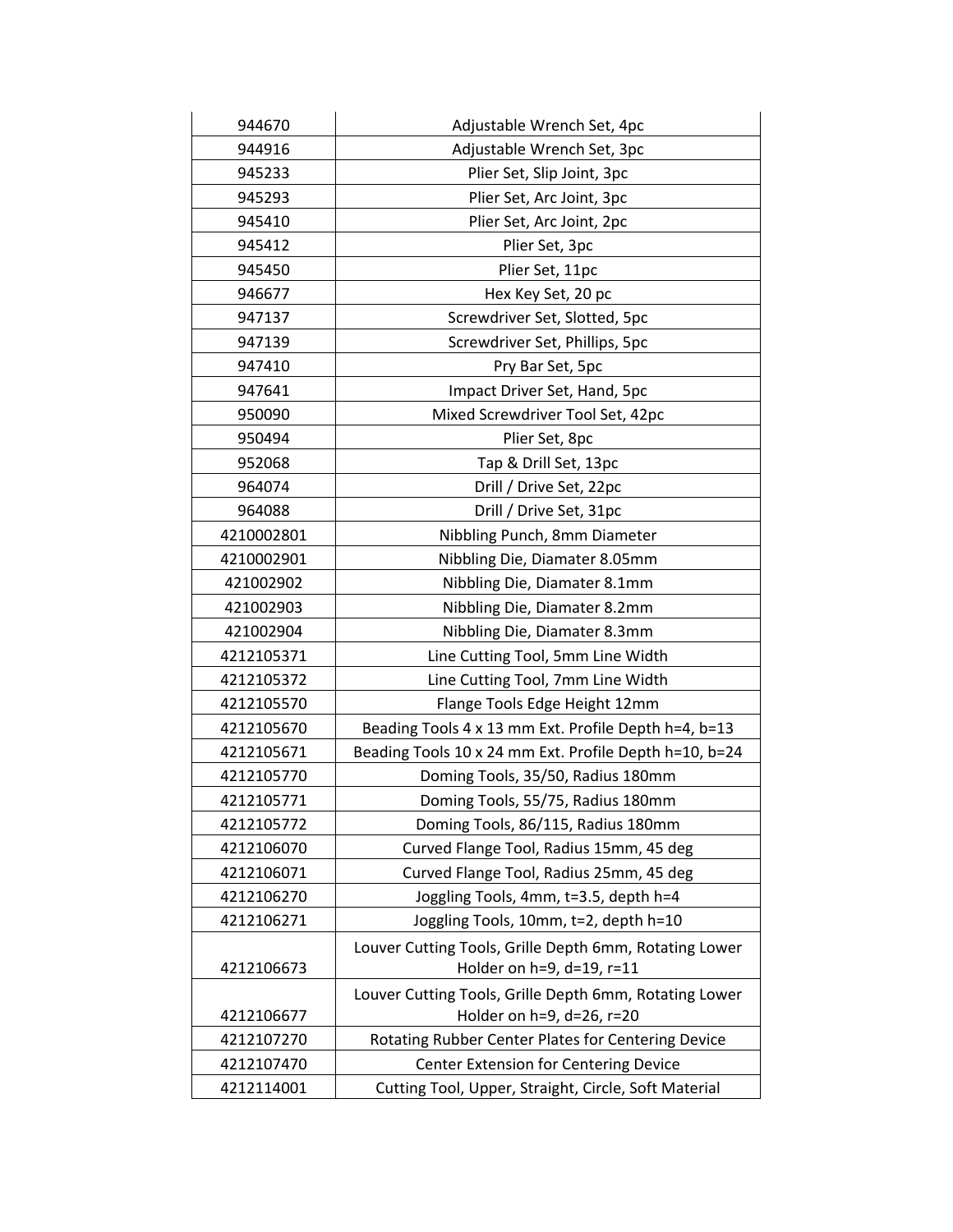| 4212114101  | Straight Cutting Tool, Upper, for Lower Hard Material      |
|-------------|------------------------------------------------------------|
| 4212114201  | Circle Cutting Tool, Upper, for Medium Hard Material       |
| 4212114301  | Circle Cutting Tool, Lower, for Medium Hard Material       |
|             | Circle Cutting Tool, Upper, for Small Radius, Medium Hard  |
| 4212119601  | Material                                                   |
|             | Circle Cutting Tool, Lower, for Small Radius, Medium Hard  |
| 4212119701  | Material                                                   |
| 4212119801  | Cutting Tool, Lower, for Soft Material                     |
| 4212135400  | Rubber Protective Collar for Lower Cutting Tool            |
| 4212137270  | <b>Stripper for Line Cutting Tools</b>                     |
|             | External Cutting Attachment, Max 3000mm, Swivels 90        |
| 4212138770  | Deg                                                        |
| 4212139670  | Centering Device with Center Plug                          |
| 4212139770  | Curved Flange Tool, Radius 25mm, 90 deg                    |
| 4212150970  | Line Cutting Tools for 5mm Line Width with End Cutting     |
| 4212150971  | Line Cutting Tools for 7mm Line Width with End Cutting     |
| 4212155301  | Die, Diameter 30mm                                         |
| 4212155302  | Die, Diameter 40mm                                         |
| 4212155303  | Die, Diameter 50mm                                         |
| 4212155770  | Hole Punch Tool * does not include punch and die           |
| 4212155900  | Control Sheets for Punch Square, 25mm                      |
| 4212156002  | Die Square, Diameter 25mm                                  |
| 4212156201  | Punch Tool Square, Diameter 25mm                           |
| 4212156570  | Punch Tool, Diameter 30mm                                  |
| 4212156571  | Punch Tool, Diameter 40mm                                  |
| 4212156572  | Punch Tool, Diameter 50mm                                  |
|             | Circle Cutting Tool, Lower, for Small Circles, Medium Hard |
| 4212158101  | Material                                                   |
| 4212158870  | Center Device with Quick Locking Device                    |
| 4212158970  | <b>Straight Cutting Attachment</b>                         |
|             | Lower Tool Holder Centered Block Complete (Necessary       |
| 4212168870  | for Slotting, Punching, and All Formting Tools)            |
| 4212169770  | Stop Case For Beading and Joggling Tools 4mm               |
| 4212205570  | Nibbling Tool Includes: Stripper & Lower Nibbling Block    |
| 4212208774  | Sheet Lubrication System fir Nibbling Tool                 |
|             | Universal Sheetmetal Machine Base Unit, 42" Throat         |
| 4212308190  | Depth 460V 3 Phase                                         |
| 42905801315 | Mounts for Leveling and Reducing Vibrations, 4 Units       |
| 48DCPOTC    | <b>DCPO Tool Kit</b>                                       |
| 48DCSBTK    | <b>Banding Tool Kit</b>                                    |
| 48DCSEK     | <b>Electrical Repair Kit</b>                               |
| 48DCSGFEK   | Gas Free Engineering Kit                                   |